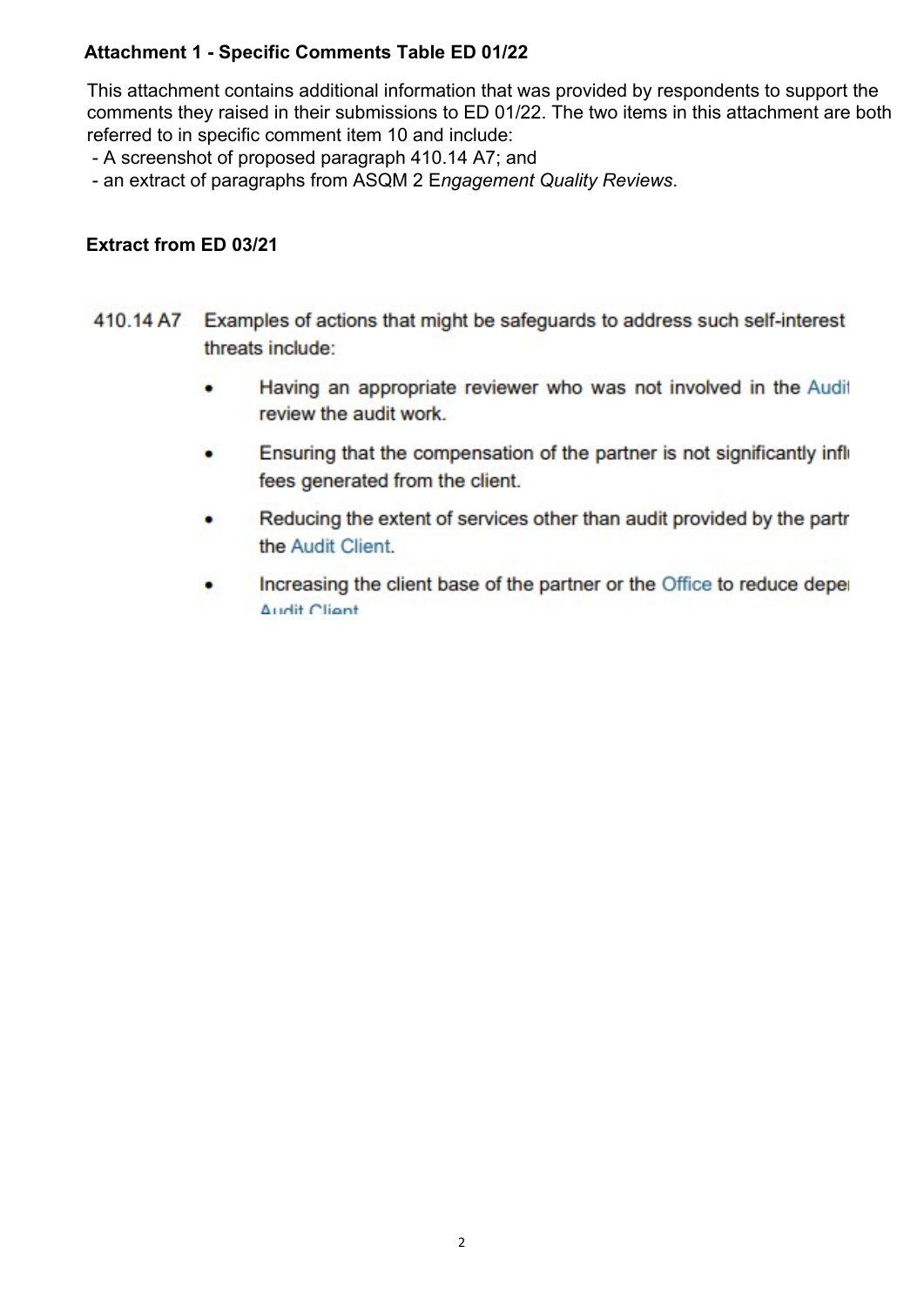Impairment of the Engagement Quality Reviewer's Eligibility to Perform the Engagement Quality Review

- 22. The firm shall establish policies or procedures that address circumstances in which the engagement quality reviewer's eligibility to perform the engagement quality review is impaired and the appropriate actions to be taken by the firm, including the process for identifying and appointing a replacement in such circumstances. (Ref. Para. A23)
- 23. When the engagement quality reviewer becomes aware of circumstances that impair the engagement quality reviewer's eligibility, the engagement quality reviewer shall notify the appropriate individual(s) in the firm, and: (Ref: Para. A24)
	- If the engagement quality review has not commenced, decline the appointment to  $(a)$ perform the engagement quality review; or
	- $(b)$ If the engagement quality review has commenced, discontinue the performance of the engagement quality review.

#### **Performance of the Engagement Quality Review**

- 24. The firm shall establish policies or procedures regarding the performance of the engagement quality review that address:
	- The engagement quality reviewer's responsibilities to perform procedures in  $(a)$ accordance with paragraphs 25–26 at appropriate points in time during the engagement to provide an appropriate basis for an objective evaluation of the significant judgements made by the engagement team and the conclusions reached thereon:
	- $(b)$ The responsibilities of the engagement partner in relation to the engagement quality review, including that the engagement partner is precluded from dating the engagement report until notification has been received from the engagement quality reviewer in accordance with paragraph 27 that the engagement quality review is complete; and (Ref: Para. A25–A26)
	- $(c)$ Circumstances when the nature and extent of engagement team discussions with the engagement quality reviewer about a significant judgement give rise to a threat to the objectivity of the engagement quality reviewer, and appropriate actions to take in these circumstances. (Ref: Para. A27)
- 25. In performing the engagement quality review, the engagement quality reviewer shall: (Ref: Para.  $A28 - A33$ 
	- Read, and obtain an understanding of, information communicated by: (Ref: Para, A34)  $(a)$ 
		- $(i)$ The engagement team regarding the nature and circumstances of the engagement and the entity; and
		- $(ii)$ The firm related to the firm's monitoring and remediation process, in particular identified deficiencies that may relate to, or affect, the areas involving significant judgements made by the engagement team.
	- $(b)$ Discuss with the engagement partner and, if applicable, other members of the engagement team, significant matters and significant judgements made in planning, performing and reporting on the engagement. (Ref: Para. A35–A38)
	- $(c)$ Based on the information obtained in (a) and (b), review selected engagement documentation relating to the significant judgements made by the engagement team and evaluate: (Ref: Para. A39-A43)